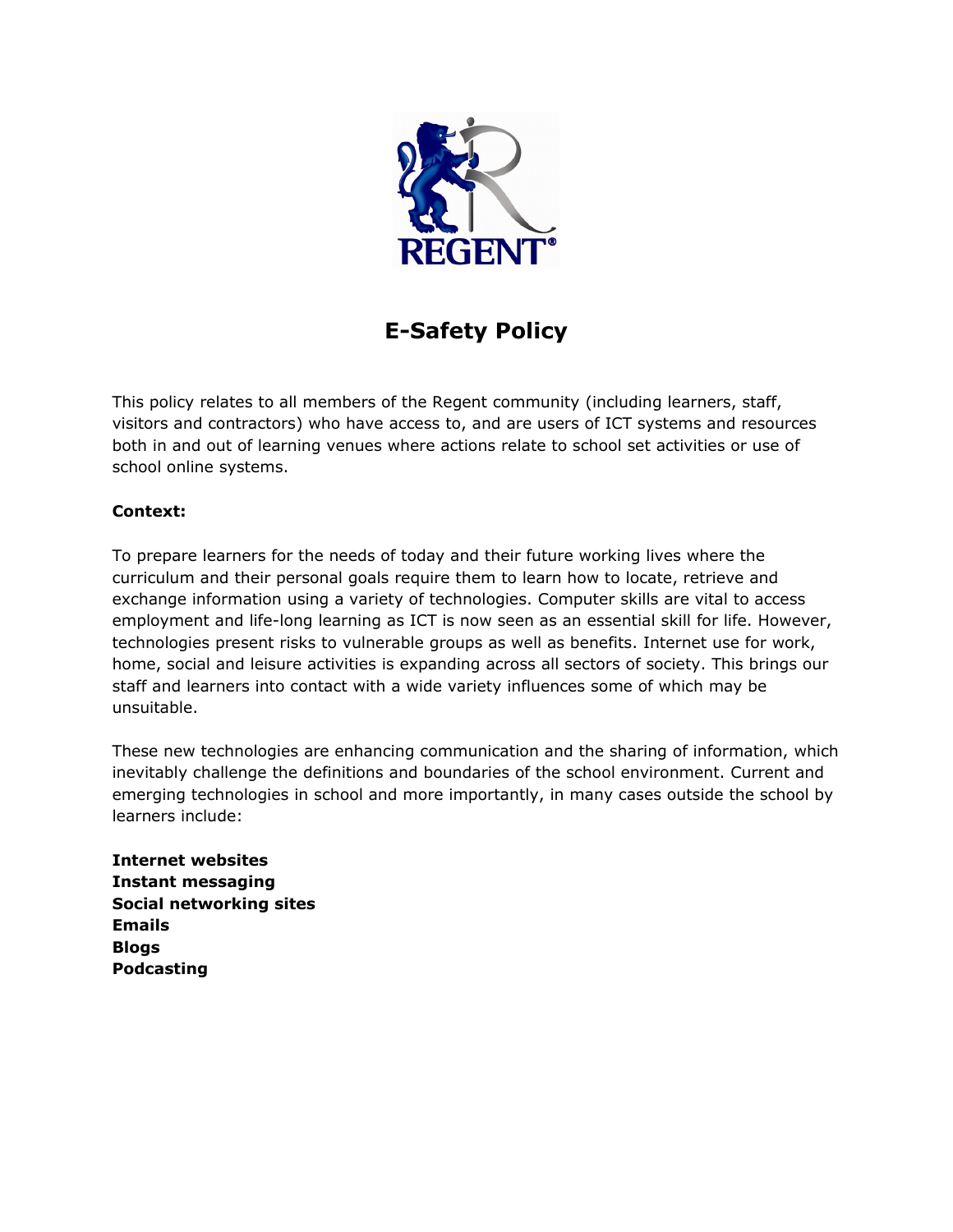# **Video broadcasting sites Chat rooms Gaming and gambling sites Music download sites Mobile phones with camera and video functionality Digital cameras Smart phones, tablets and computers with e-mail and web applications**

All of these have potential to help raise standards of teaching and learning, but may equally present challenges to both learners and tutors in terms of keeping themselves safe. These challenges include:

**Exposure to inappropriate material Cyber-bullying via websites, social media, mobile phones or other technologies Identity theft or invasion of privacy Downloading copyrighted materials Exposure to inappropriate advertising online gambling and financial scams Safeguarding issues such as grooming (children or vulnerable adults) Other illegal activities**

At Regent we seek to maximise the educational benefit that can be obtained by exploiting the use of ICT, whilst at the same time minimising any associated risks. By making clear to learners, staff, contractors etc. what the school expectations are regarding the use of ICT, we aim to protect our learners and staff from harm, as far as reasonably practicable. The precise nature of the risks faced by users will change over time as technologies, fads and fashions change but there are general principles of behaviour and the code of conduct that apply to all situations e.g.: all users need to know what to do if they come across inappropriate material, and that staff members should not give out their personal information to learners such as their personal email address or allow access to their personal social networking site accounts etc. We must also communicate to our students on courses that they should not give out their personal information such as telephone numbers, addresses etc. to strangers or publish this information on social networking sites.

A balance needs to be struck between educating staff and learners to take a reasonable approach towards the use of regulation and technical solutions. We must recognise that there are no totally effective solutions to moderate and control the internet, so this policy incorporates both approaches.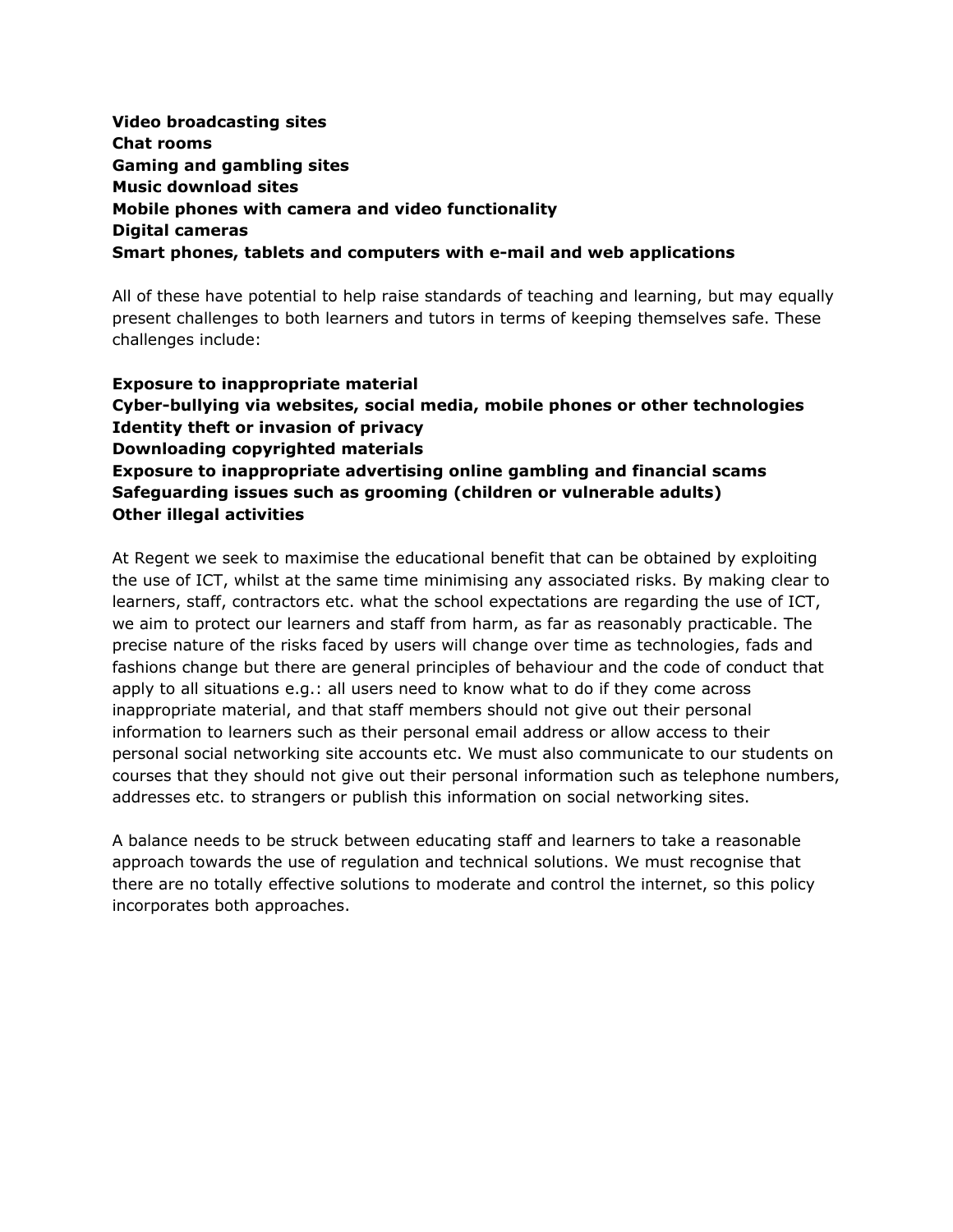## **Roles and Responsibilities**

#### **Staff**

All teaching and non-teaching staff (including suppliers and contractors) are responsible for supporting the safe behaviour throughout the school and following e-safety procedures. All school staff should be familiar with the E-safety and Acceptable use of ICT policy (AUP) as well as their relevance to the code of conduct and safeguarding policies, which are available on the school website. A copy of this policy will also be included in the staff handbook.

- All staff should participate in any e-safety training and awareness raising sessions
- Act in accordance with the AUP and e-safety policy
- Staff should report any suspicion of misuse to the designated persons or line manager
- Staff should refrain from making negative comments about learners or Regent on any blogs or social networking sites. Negative comments such as these could be considered as gross misconduct as it potentially affects the reputation of the school and/or lowers morale.
- Staff should help educate learners in keeping safe especially with vulnerable groups. Whilst regulation and technical solutions (such as filtering systems) are important, they must be balanced with educating learners to take a responsible approach. The education of learners in e-safety is an essential part of using technology in classes.
- Staff should act as a good role model in their own use of ICT.
- Where Internet use is pre-planned in sessions or enrichment activities, learners should be directed to sites which are appropriate for their use and procedures should be followed for reporting any unsuitable material that is found on Internet searches. Where practicable staff should pre-check sites and any possible searches.
- Where learners are able to freely search the Internet such as in our common rooms staff should be vigilant in monitoring the content of websites in case there is any unsuitable material.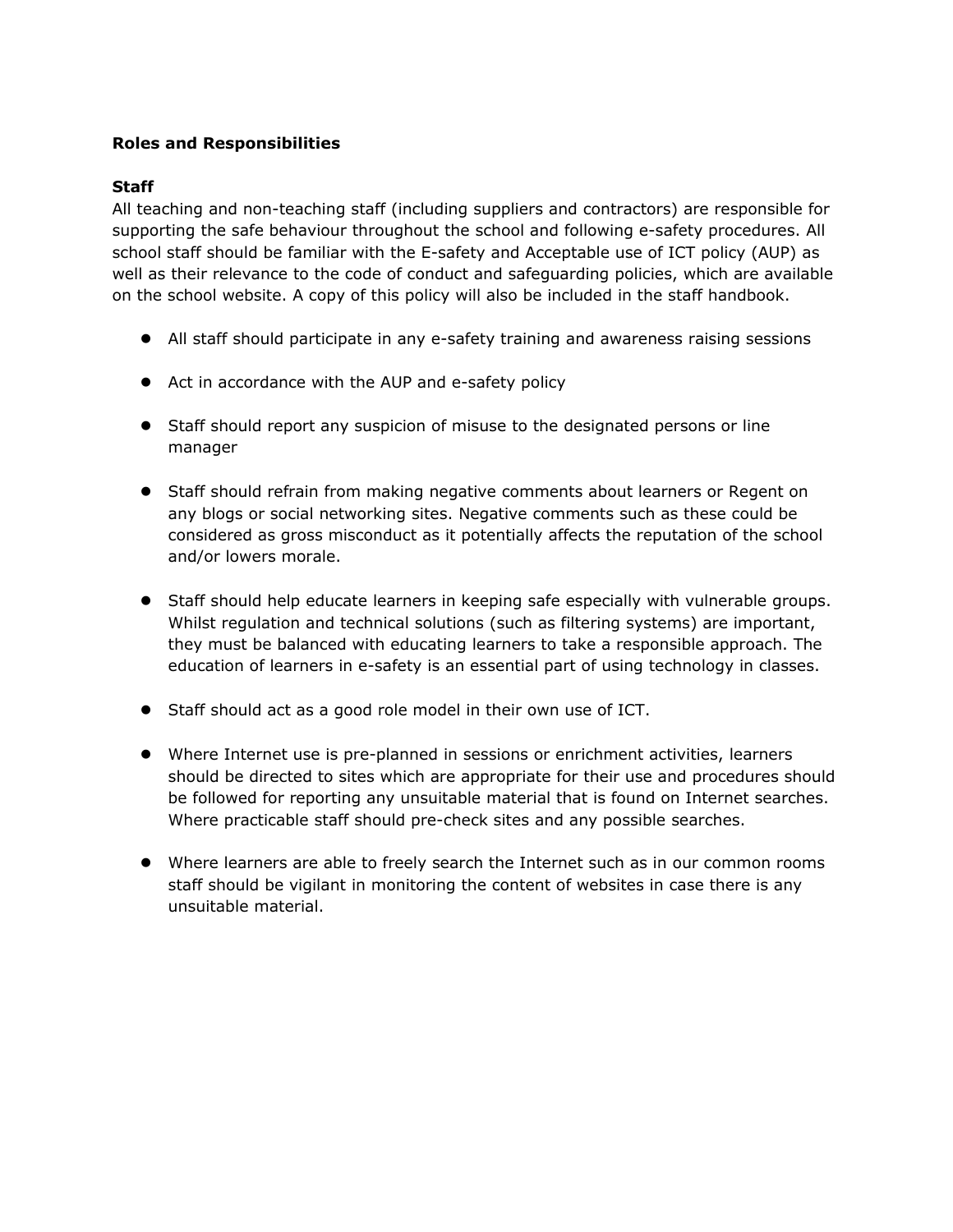- Staff should be aware of the potential for cyber-bullying in their sessions where malicious messages e.g. through the use of forums and social networking sites, or via internal class emails or text messages on mobile phones etc, which can cause hurt or distress.
- Learners should be taught to be critically aware of the materials/content they can access online and be guided to validate the accuracy of information.
- Learners are educated to of the need to acknowledge the sources of any information used and to respect copyright when using material accessed on the Internet
- Staff are required to use the BCC address label when sending emails from the company teacher email accounts to groups of students to prevent circulation of email addresses.

#### **Learners**

The provision of ICT resources and facilities are a privilege, not a right. Learners are encouraged to access various technologies in lessons and in the completion of assignments and independent research, and are therefore expected to follow the school's AUP. They should fully participate in e-safety activities and report any suspected misuse to a member of staff. Learners are required to follow the guidelines of our e-safety policy which are summarized in the code of conduct.

## **Learners are expected to:**

- $\bullet$  behave in a safe and responsible manner;
- treat equipment with respect
- use USB/Flash memory key(s) only for educational purposes
- be polite and not use e-mail, social media or blogs etc to make negative comments, bully or insult others
- use the resources only for educational purposes

## **Learners are expected not to:**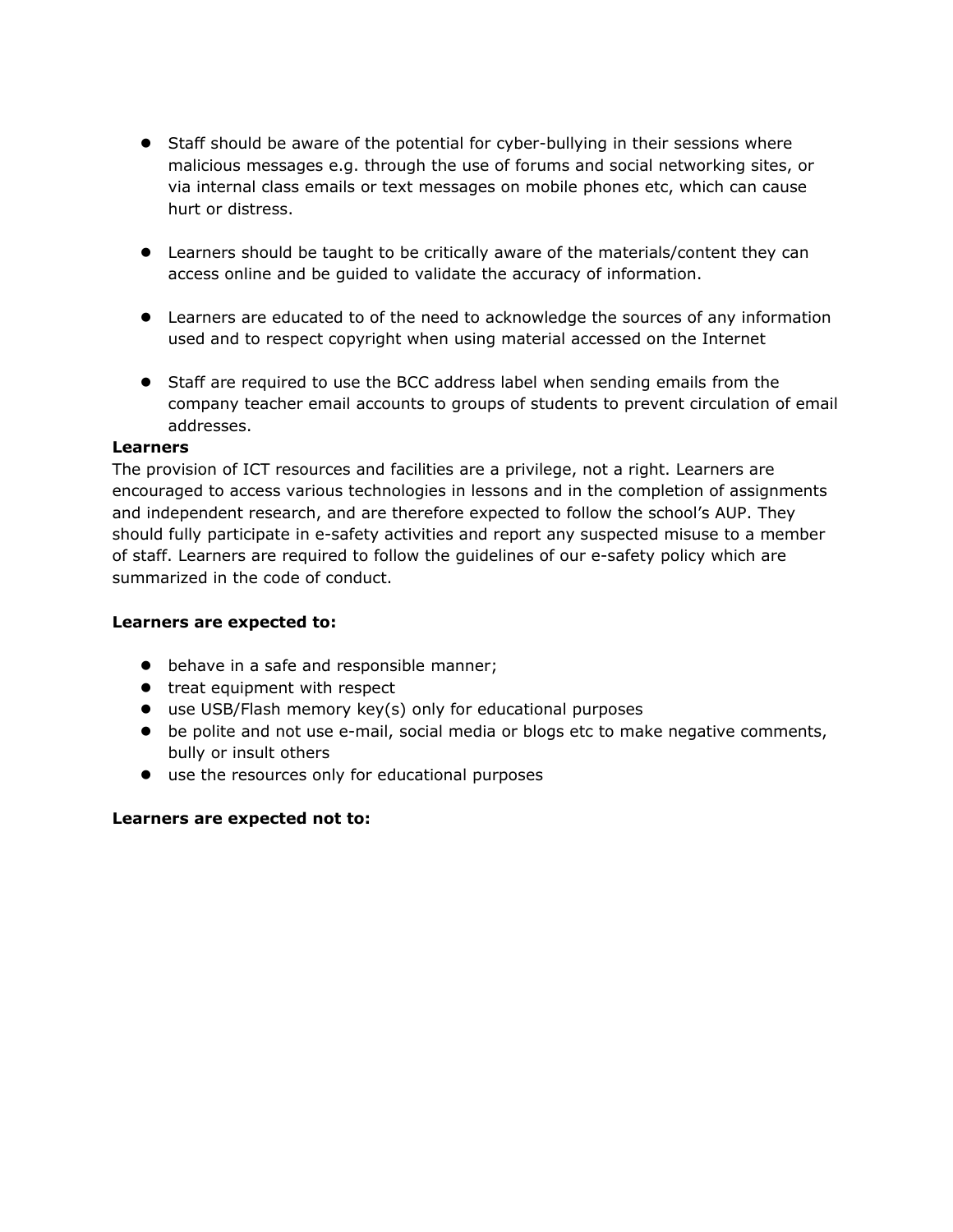- eat or drink in the ICT suites
- have any inappropriate files (e.g. copyrighted or indecent material)
- attempt to circumvent or "hack" any systems.
- use inappropriate or unacceptable language;
- **•** reveal their personal details or passwords;
- visit websites that are offensive in any way;
- use chat rooms or newsgroups;
- do anything that could damage the reputation of the school;
- download anything inappropriate or install any programs
- waste resources including Internet and printers

#### **School Management**

Each school management team takes e-safety very seriously and will ensure that policies and procedures are in line with best practice and the safeguarding agenda. In particular they will ensure that all staff receive suitable training and development to carry out their esafety roles and sufficient resources are allocated to the task. Senior managers will follow the correct procedure in the event of a serious e-safety allegation being made against a member of staff and ensure that there is a robust system in place for monitoring e-safety. This includes making sure that the academic network infrastructure is safe and secure and that policies and procedures approved within this policy are implemented. Regular review of the issues will take place at the safeguarding working group meetings with feedback sessions scheduled to the senior management team meetings.

#### **Responding to issues**

It is important that any incidents are dealt with as soon as possible in a proportionate manner and that members of the school community are aware those incidents have been dealt with.

Any concerns around the misuse of ICT must follow the referral process within the safeguarding policy and procedure where there is a potential threat to another learner, vulnerable person or member of staff. Any suspected misuse must be reported to a member of staff and then an appropriate course of actions will be agreed.